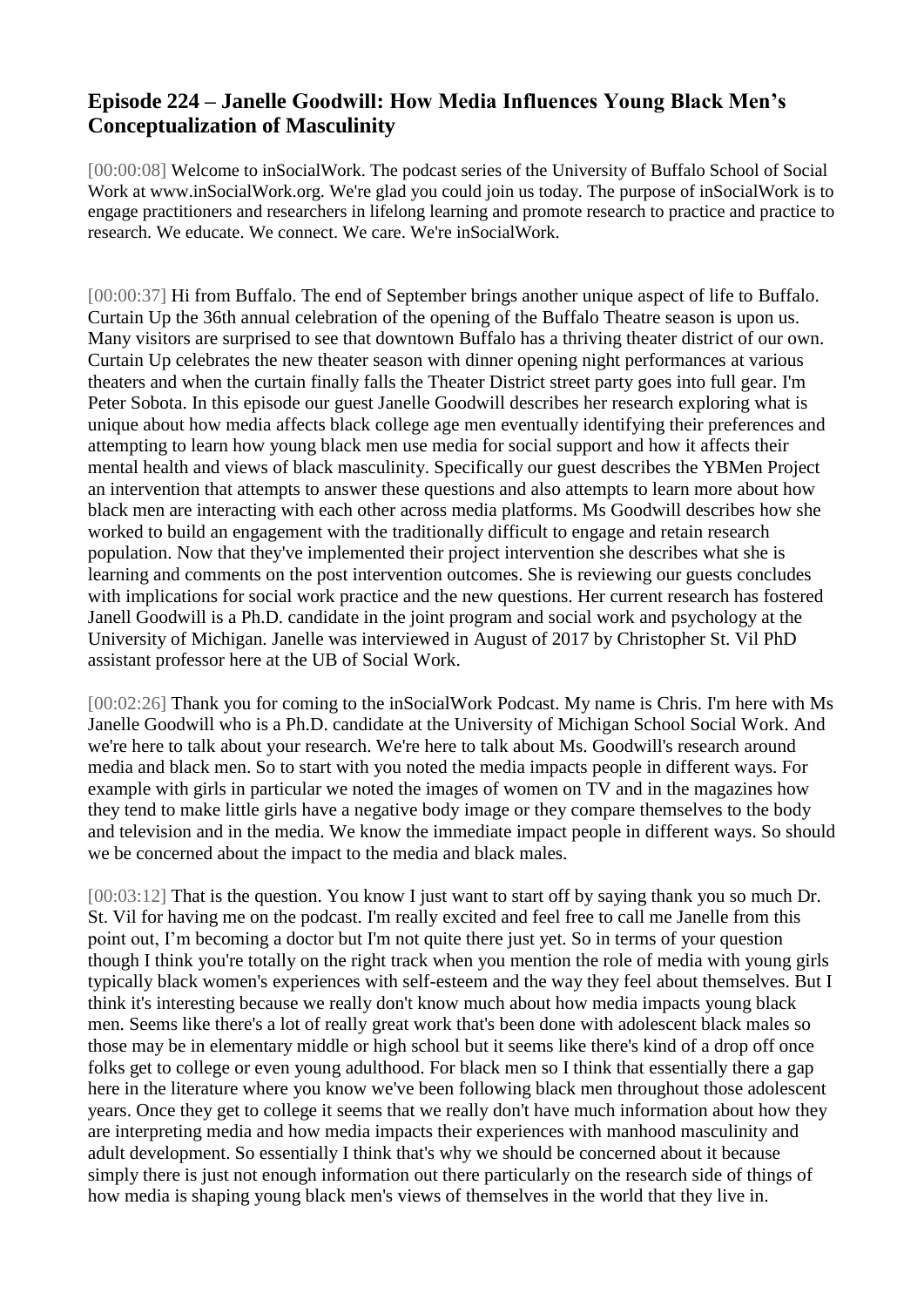[00:04:26] Very interesting. Tell me a little bit about the whole project that you have carving out this particular question involving your research. Tell me about this why men project.

[00:04:37] Sure I'd love to. So essentially the YBMen Project is an online Facebook based intervention that really seeks to better understand and address mental health and social support needs of called Black Men. And so the intervention was developed by Daphne Watkins is a professor here of University of Michigan. She's also my advisor and so under her leadership I worked as a project manager for the past few years in the intervention. And essentially what we've done is we've gone around to different schools in the Midwest and we've offered this intervention for guys who are in college to really try to understand what it is that their unique social support needs are and also of their ideas surrounding manhood masculinity and also mental health. So essentially the aim the whole goal is to really try to combat these rising rates of depression and other adverse mental health outcomes. So we thought that using online can be a really helpful way to reach people some who because of the age that we live in but then also in terms of feasibility and a sensibility it seems like we're creating an intervention online could be a way to reach folks who usually have not been represented in the literature.

[00:05:45] I'm really curious how is the data collected today.

[00:05:48] So essentially the way that it works is that we go to a school and then in the beginning of the fall term we will recruitment participate in the intervention. At that point guys will participate in both and interview with one of our research staff members and then they'll also participate in a Facebook group and the Facebook group is private. So people who are not in the intervention can not have access to it for safety and privacy concerns. And so essentially after completing the interview portion guys with this page and the Facebook members of our research team will then go into the Facebook group and post all sorts of psychosocial and mental health support and educational information inside this group. We ask guys to respond because essentially we recognize young black men are the masters of their own experiences. I mean we're the researchers but we are not the masters. I myself identify as a black woman so I definitely don't have the answers and so I think that it's really important that we are actually seeking the advice information from the participants the people that we include in our study. And so from there once guys in the Facebook group are research will post and really our goal is to facilitate the discussion there so we'll post different things whether it's a song from YouTube or you know a hot article that's out or we'll ask them to respond about different things that are happening in today's popular culture. And we'll tie all that information back to things related to social support mental health and manhood. So by that tie and through those interactions are able to really see how black men are interacting with us how the men are interacting with media in popular culture but also more importantly how black men are interacting with each other and amongst themselves.

[00:07:27] That's amazing. Just curious how many men will be able to sustain that study.

[00:07:32] Yes so essentially we rely on our campus partners to determine how many men they want to be in the group. And so a lot of times that in the past as we've gone to schools we've worked with maybe the multicultural center or one of the on campus student groups and then at that point they determine how many people they would want to participate in the intervention. So this last go round we had 22 guys the time before that we had 30 guys total within we had about half of those men participate in the intervention so we never want to face that group to be too big we never won it. I say no more than like 12 or 15 people but at different points throughout the intervention we have different Facebook groups going on in ways that concerned that the Facebook group gets too big that people won't participate or they won't feel comfortable sharing with too many people. So essentially you know we were on our campus partners. You've been number but we do try to keep it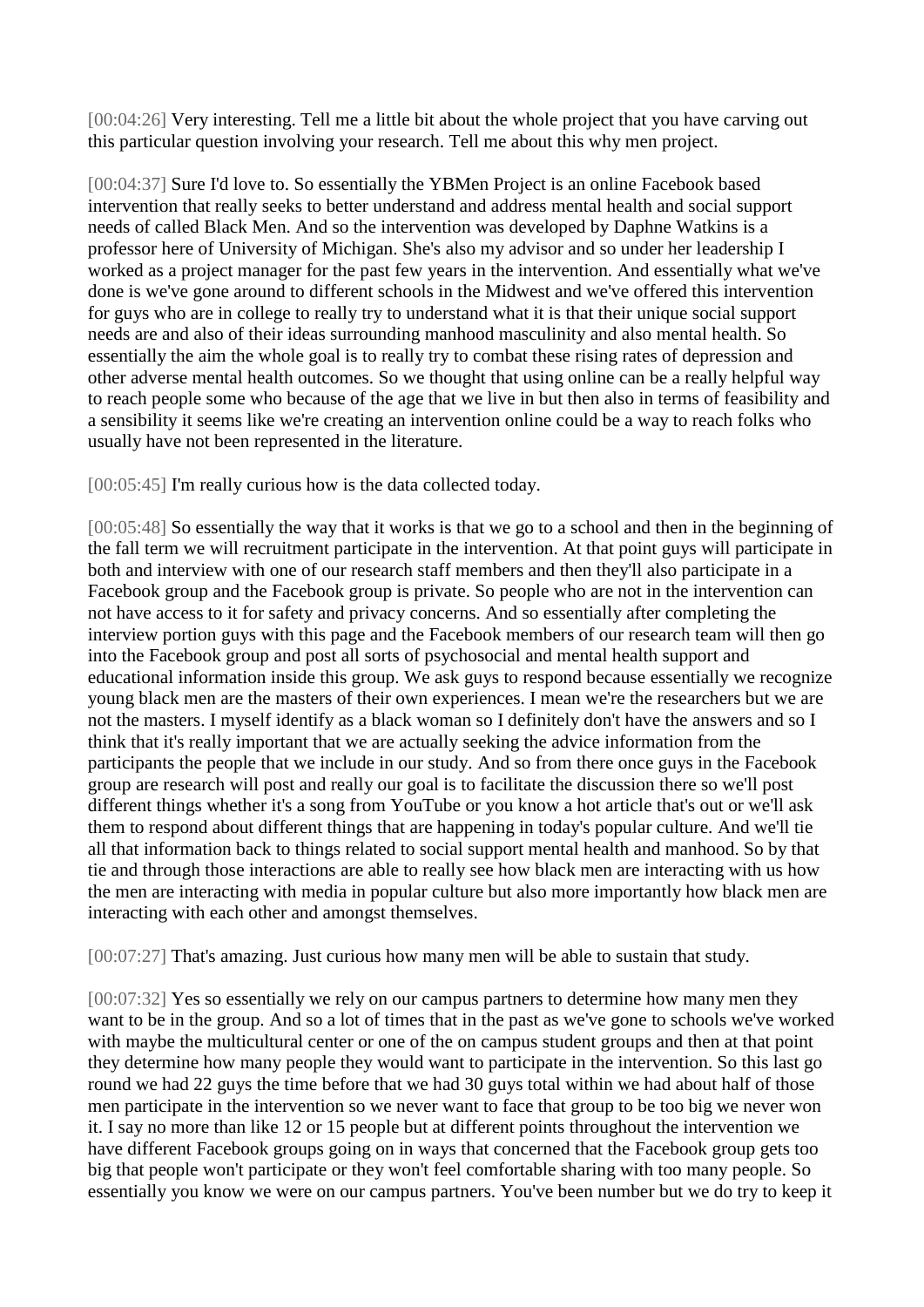relatively small.

[00:08:24] That's great. So given that black men in general are hard to reach to sustain research activities. What steps did you or your team take to ensure that there was a cultural sensitivity humility during this whole research process in trying to sustain this hard to reach population in the study.

[00:08:42] You know that wasn't it. I'm so glad you asked that question because I think there's something really important that social research and really our researchers to be considering and thinking about whenever. Working with community based populations are undersurface this happens. And so you're totally right in saying that black men are hard to reach. I think it's because historically research has not been always so kind and welcoming and inclusive of black men. And so I think that can be one barrier to getting black men involved in research. But essentially what we did is that my advisor really modeled this really well. Again her name is Daphne and so what she did is that she contacted leaders at the schools where working with people who were in administration positions or working the multicultural center. And from there just reached out to them and asked to meet with them. And over time began to build relationships with them before we even stepped from the campus before we even did one ounce of the question before we even did one survey with participants. We were there for months and the relationships with our staff workers at the university the people who were there on the ground doing the work with students we built relations with those folks for months before we even went into the field. And so during those conversations and during that time that those staff members gave us feedback on our recruitment materials they gave us feedback on some of the questions you were asking and they told us hey you know that's not going to work for young black men or you know you should really revise this to change that. And so again I think it takes that culture humility piece recognizing that we're the researchers and that's all but we are not the experts on everything and we are not the masses of these young black men experiences. So you know I think just to kind of sum it up I would say you know building relationships early and then also having a sustainability plan in place for what happens after the research is done. You know a lot of times there's researchers who may go into a community collect their data and then the folks never hear from them again. So the YBMen project we have developed some ways to create some sustainability plans to ensure that we can build relationships that last will the army interventions ending because you know we don't want to be irresponsible resurface. We don't want to go into a community and just be done with them once we're done with our data collections. I would say that that was the main ways that we practice cultural sensitivity humility.

[00:10:52] It's amazing to take a page out of your book that today you are able to achieve these black men in college are able to sustain them. You're providing positive online messaging to get them to reach some positive outcomes. So what were the findings of your study in particular regard to the media.

[00:11:10] What I think this is one of the really interesting things because we did not anticipate guys kind of sharing so much about how media influence their views on it really. So many aspects of their life. And so essentially the finest kind of came out in three separate overwatching being the groups you could say guys talked about black men in the media who were either athletes who were entertainers or who are also social movement figures and so you know this is another reason to be mindful of the cultural context of the time that you are living in poverty or collecting the data because these data were collected in 2014 and so that was a really really interesting time in U.S. history and particularly for race relations social justice issues and so guys talk about those sorts of things in these three groups of social movements years athletes and entertainers.

[00:11:58] I'm just a little jealous that college professors weren't in that. So I guess I'm not someone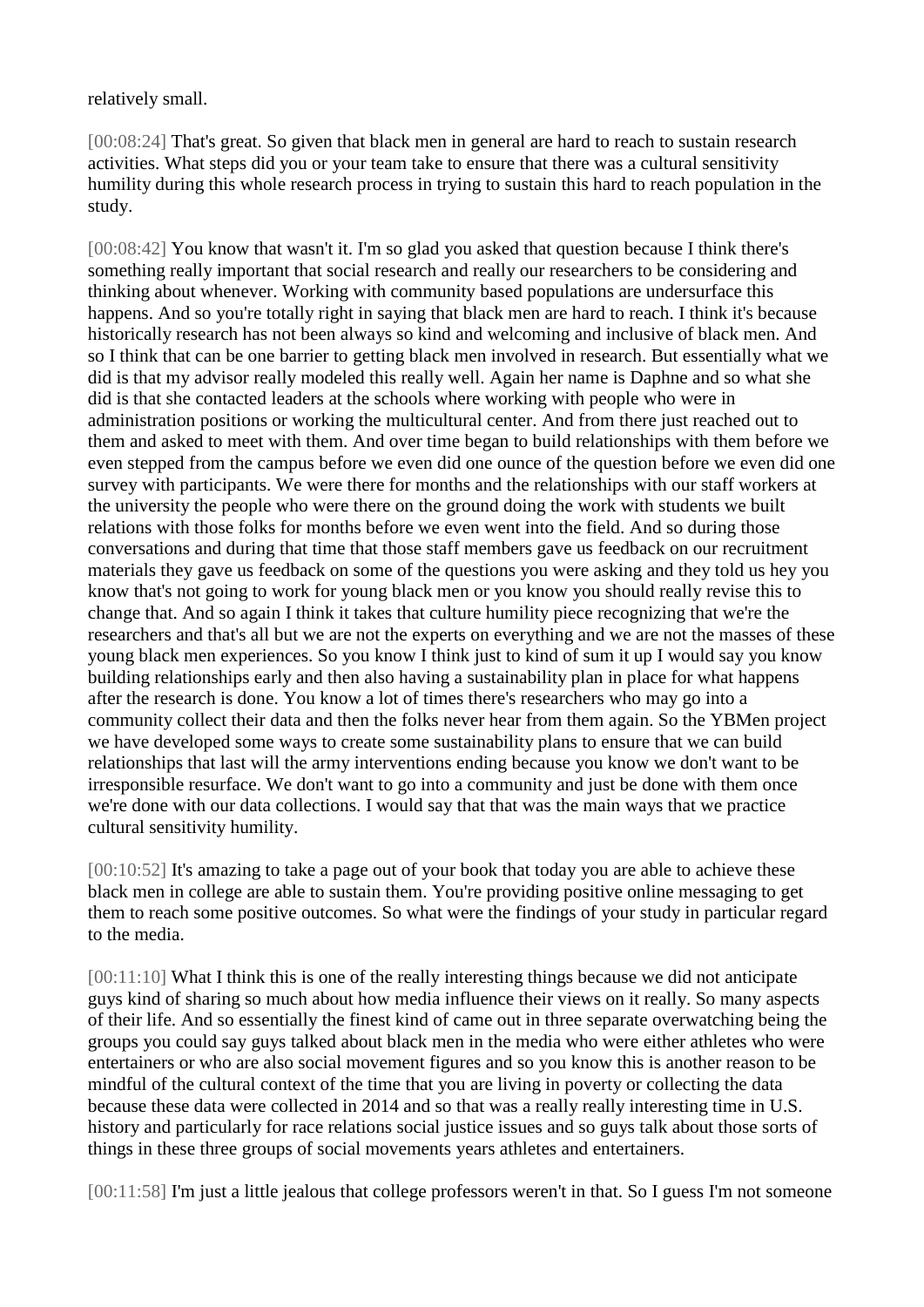people are looking up to.

[00:12:09] Yeah you know I think it's just more about visibility and who guys were looking to more so than what they were exposed to and so I was I was really interested to see that guys were really talking about both the positive and negative aspects of some of these popular figures that they either want it to be like or want it to be absolutely nothing like I think that was one of the really interesting thing is that they were able to really kind of dissect which sorts of behaviours attitudes beliefs cultural views that were portrayed by men in the media that they either really liked they really didn't like and I think that that was one of the most fascinating really exciting things because it shows the young men in our study were really were critical consumers of the media and use these sorts of interactions and sort of portrayals in the media to determine what type of man they wanted to be.

S o among those three, the athletes entertainers and the social media figures. Did any one of those three games get more attention than the other two.

[00:13:11] You know that's really interesting. I would say there were some that got more attention than others. Oh we did see some saturation essentially in some interviews with guys talking about particularly the athlete. I would say in particular the entertainers as well. I'm a lot of the guys like I mentioned these data were collected in 2014. So that was a year when athletes like Ray Rice and Adrian Peterson those stories went really really big in terms of the domestic violence charges that were brought up against both of those football players and so guys talked about watching the Ray Rice video or talked about Adrian Peterson situation with his young son and talked about essentially what it meant to be a man in romantic relationships and what it meant to show love to national love or to be physically abusive. And then also with Adrian Peterson a lot of guys reflected upon their own experiences with their father and what discipline looked like a lot of guys mentioned that for them getting spankings was they are whooping you know whatever term both to use on the part about how for them. That was a part of their experience growing up. But. There were other guys you mentioned that you know after looking at some live pictures they felt that it went too far. But then there was also this other piece about how these black football players how their lives off the field impacted people's perception of their ability to play in their worth as athletes. So I would say because of the time that we were living in it because that was a really really popular thing all over the news with those two athletes that doesn't give a lot of attention. But then also we what we had in 2014. So guys we're talking about the Michael Brown case and in his death and how that impacted them you know because Michael Brown was the same age as these guys who came in with first second and third year students in college and so you know they talked about just what he meant to them and how they feel if they had to essentially be more cautious more aware more mindful of the way that they interacted with people particularly regarding their bodies in whatever space that they went in on campus. Men not always feeling comfortable in many of these spaces on campus that may or may not have been designed for them. It was really interesting and really really important for us to hear from these guys about what sorts of things are facing and what such things are dealing with on a day to day basis.

[00:15:23] So when I think about these actually think about how the majority of men are probably interacting between groups via TV. So you talk about how black males are treated as consumers of the media. Should black males be looking to the media representations of role models.

[00:15:41] Oh you know that's a very very loaded question. And so you know I don't think that I have all the answers but I will say yes I want to I mean I definitely want to be clear in stating that media itself is not inherently bad.There are so many positive aspects of media and so many positive aspects of black manhood portrayed in media that I definitely am not one to say that men should not look to media for positivity. I would say that from these findings so we can really think about. The fact that it seems that black men. And like I mentioned before are really spending a lot of time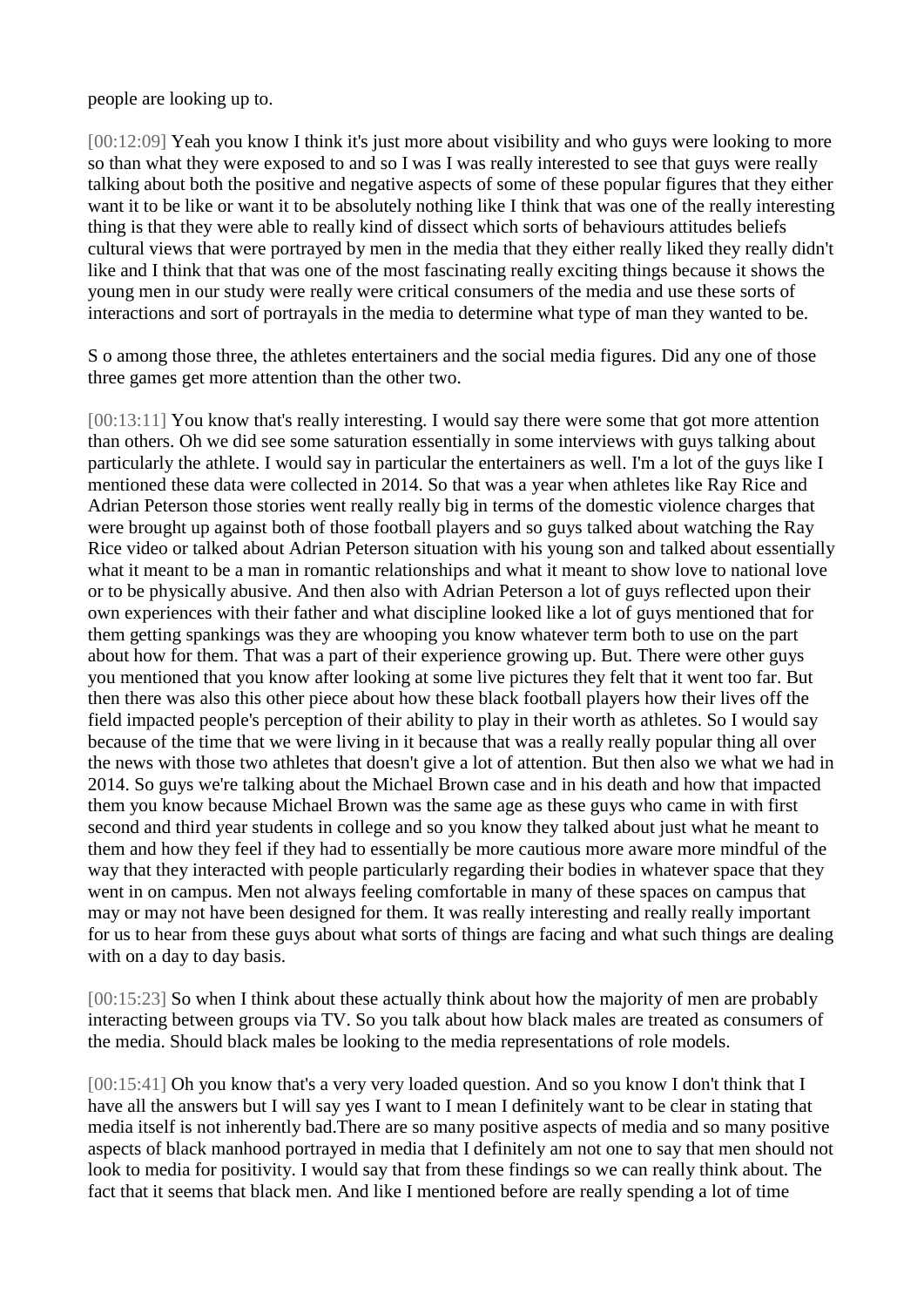thinking about what two things they either want to adopt or project in their own lives and it seems like I think we all need help with that not just because black men but I think that we all need help in determining what sort of things we view on TV or see on social media what's was these were either adopted or reject what we do. So I would say yes look to the media. I mean I think it's also kind of impossible not to in the day that we live in. You are just a human being you alive particularly living here in the U.S. I think you are going to be exposed to media in some way somehow. So I would say overall yes to the media but then also make sure that you have people or you have support systems in place that help you determine which sorts of things are good and what the things are not so good. And what sort the things are more appropriate for you to actually carry out in your own life

[00:17:06] And getting to this importance of media in our lives I mean even as researchers we start to realize now the importance of media and engaging in research and engaging with the people that we the research. So in the article that you publish the 2016 title tracing the young black man masculinities a mental health Facebook project you discussed the of study participants like does desire for more media a culturally references. So here they are. They have an appetite for more media. What are the implications of that in the light of your study findings.

[00:17:38] Yeah that's that was really really interesting so just to give a bit more context into this paper I'll say that my advisor like I mentioned before the person who actually started the intervention Dr. Watkins she's the first author on this paper I'm one of the coauthors. And so in that study the paper that you mentioned 2016 The Economist has gold gives an overview of things that guys really liked about the intervention things they want to see more of. And so guys we were really surprised to see that in the in the post tests interviews and in the Facebook group guys were asking for more more resources more information that was culturally sensitive and so I think that was really the main finding I think that's one of the strongest applications of that guys were interested in receiving more information from us. But I think the key is that they want it to be culturally relevant and culturally sensitive. So essentially there are some things that you know may be important to me because I am a doctoral student a black woman. Well that doesn't mean that is going to be as important to young black men who are in our study and so essentially I took it as them encouraging us to really spend more time actually hearing from other young black men about what sorts of things we should include in future iterations of the project in the future phases of the intervention so them asking and say what they want in more media culture references I think was overall encouraging but it was a signal to us that intervention research really has to be tailored for the communities that it is going to be implemented and because if not then the findings may not be what we're looking for. Even the participants may be hoping for.

[00:19:10] We're talking about specific interventions.

[00:19:13] Yes.

[00:19:14] What does all of this mean for social practice. A study findings. This whole idea between the relationship between how black males receive their in the media what does this mean for social workers practice.

[00:19:29] I spent so much time thinking about this just around our data collection processes and I suppose it means that I keep coming back to this but I think that social workers are uniquely situated more so I would say than people in other areas or other disciplines to really be bold connected to people in the community. But then also translating all that information and still doing rigorous research in the academy and so I think that's one thing that I really appreciate about social work is that it allows us to really travel between both spaces between community and the academy sharing the findings and sharing the research and all those sorts of things so I think for social practice it's just again a reminder that we have to be inclusive of people who typically haven't been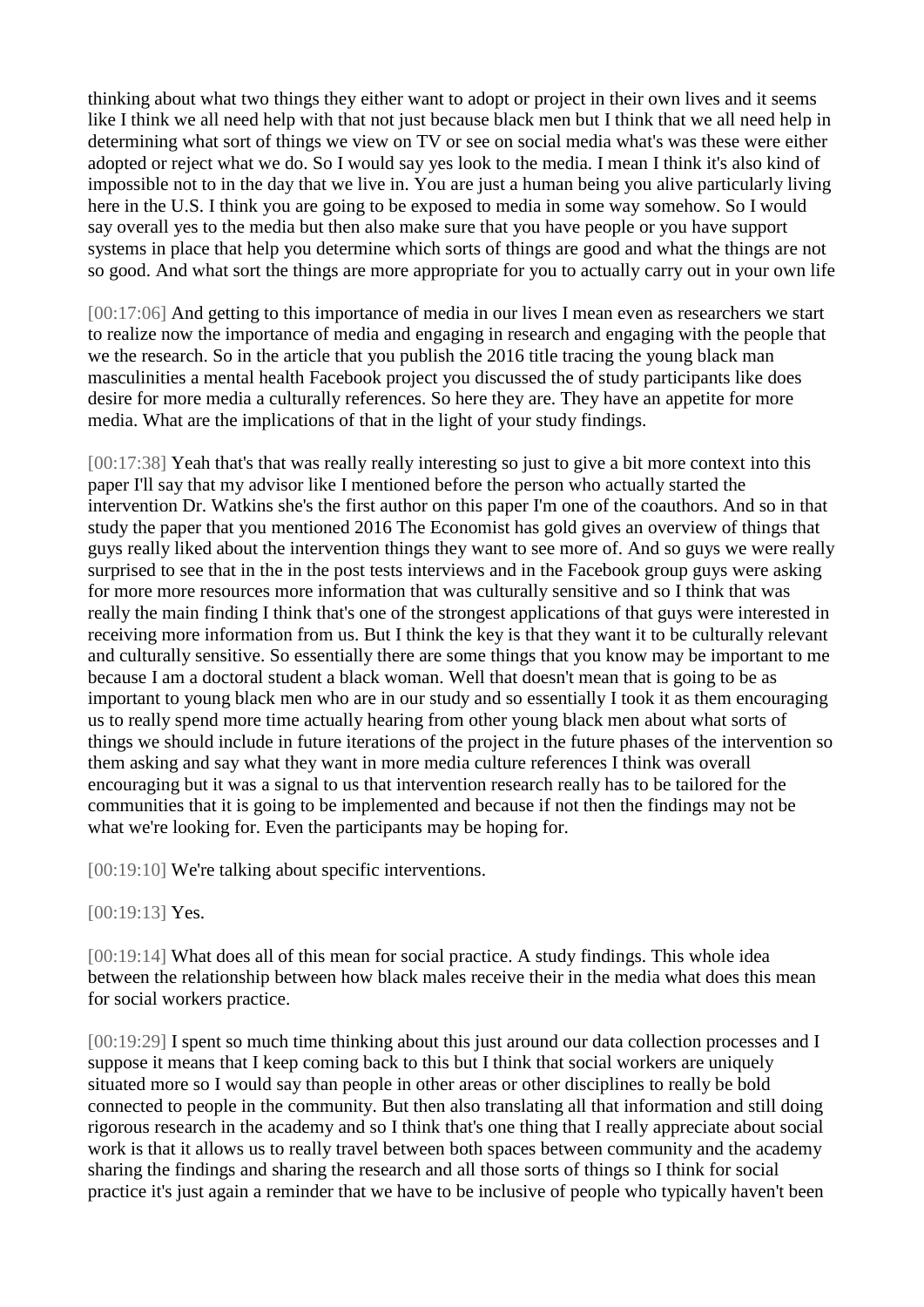represented in research and in the literature that we're reading and also a reminder that we don't have all the answers and that is going to be important that we have strong relationships. With community members and with our community partners so like I mentioned earlier we spend time with those staff persons at universities way before we actually collected any data and if they had not been for them we would not have had an intervention not only because those folks helped us reshape and retool or recruit materials but they also got guys interested in the study. I mean those were the folks who were actually working there every day when we were only there for a few hours collecting data for you know a semester or whatever. Even before and after that those staff persons are the ones who were there on the ground doing all the work or were the guys I would say for social work practitioners and researchers alike will be important to maintain those strong community connections always demand for a cultural sensitivity and humility and also be open as a change and be open to changing some of the recreant materials some of the questions and also some of the content that you plan to cover the intervention because we were able to take their advice and take their responses so that we could create an even better and more culturally relevant and effective interventions in the future.

[00:21:28] I think we need to have you back to talk more about the outcome of the online fees aside from media fees. Sure some of our listeners would love to hear more about deciding on intervention and what kind of outcomes you are achieving for black males.

[00:21:42] Oh thank you I appreciate that. We know we're in the process of collecting data every fall so we're gearing up right now to start the question again in September of 2017 as some other schools here in the Midwest the paper that I've talked about and that's kind of referencing this podcast focused more on the media is under review right now so we're hopeful that we're going to continue to collect data and also translate that information and get some of these materials out to the public very soon.

[00:22:08] That is going to be very interesting. Tell us what do you plan on taking your research in the future. See.

[00:22:12] Well right now you know I just want to pass my preliminary qualifying exams and working on that now and so once that's officially done with I give the thumbs up or move on to the dissertation. I really have realised like I have a heart for intervention research.

[00:22:27] I think that's really exciting I think really what tugs My heart is being able to work in communities. It also just adds a dose of reality I mean it's one thing to sit behind the computer here at the University of Michigan and read a bunch of research articles which is great I love research but they actually go out in the community and see how research is impacting lives and improving social importance health outcomes for people that I care about really means a lot. Essentially I plan on continuing to learn so much more about this topic. Well that also blueprint's innovation or third feature.

[00:22:59] Amazing and we're going to be looking out for you a rising star in social work in this venture. We would love to have you back.

[00:23:06] Oh thank you. Thank you for being willing to partake in this and if you ever told me about your research. Like I said we'll be looking out for it in the future.

[00:23:14] Thank you so much. I appreciate you having me.

[00:23:16] You're welcome.